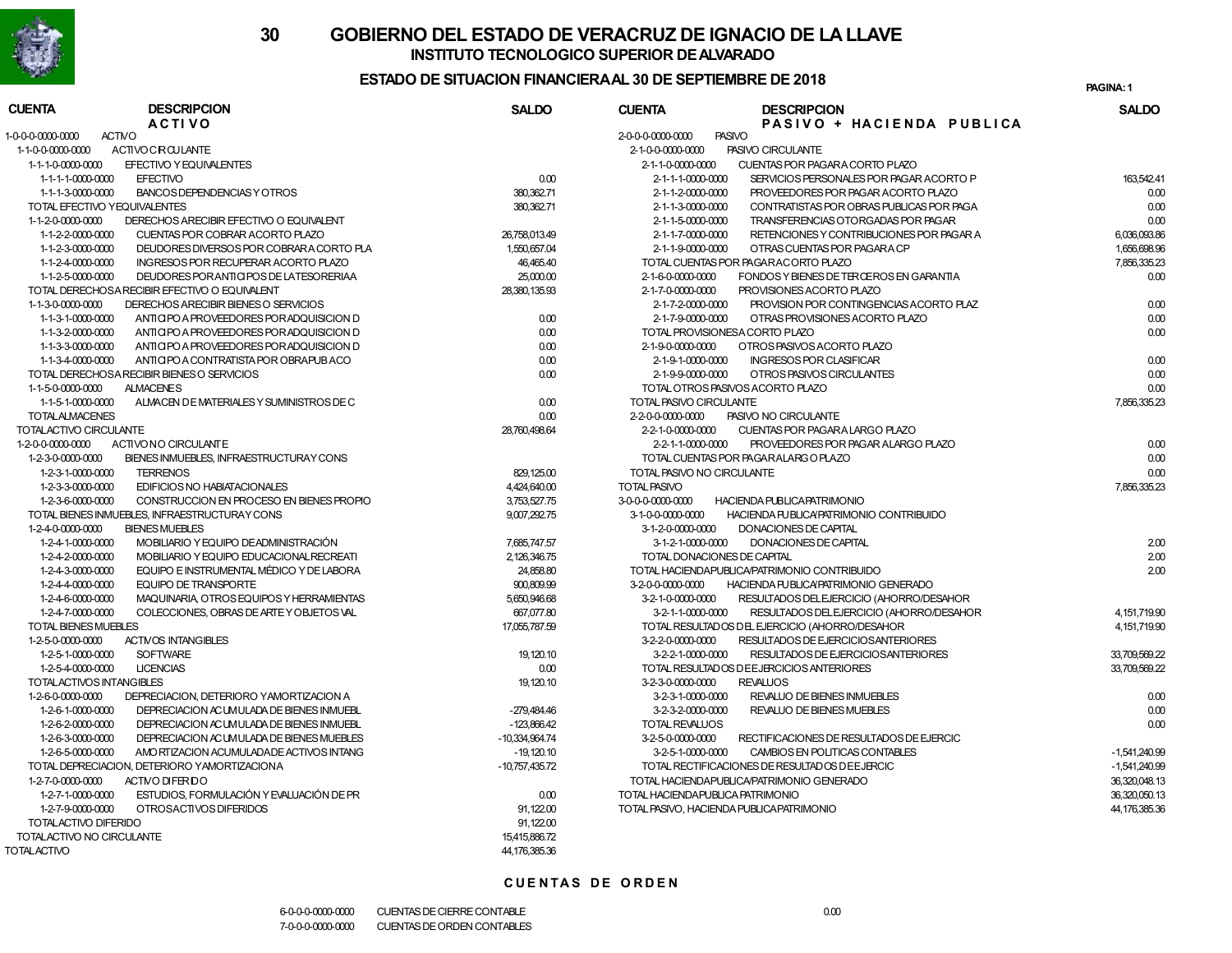

## ESTADO DE SITUACION FINANCIERA AL 30 DE SEPTIEMBRE DE 2018

PAGINA:

| CUENTA | <b>DESCRIPCION</b><br><b>ACTIVO</b> | <b>SALDO</b>                                                                                      | <b>CUENTA</b><br><b>DESCRIPCION</b> | PASIVO + HACIENDA PUBLICA | <b>SALDO</b> |
|--------|-------------------------------------|---------------------------------------------------------------------------------------------------|-------------------------------------|---------------------------|--------------|
|        |                                     | VALORES<br>7-1-0-0-0000-0000                                                                      |                                     | 0.00                      |              |
|        |                                     | <b>JUICIOS</b><br>7-4-0-0-0000-0000                                                               |                                     |                           |              |
|        |                                     | 7-4-1-0-0000-0000<br>DEMANDAS JUDICIAL EN PROCESO DE RESOLUCI                                     |                                     |                           |              |
|        |                                     | 7-4-1-1-0000-0000<br>CONTINGENCIAS POR JUICIOS PENDIENTES DE                                      | 100,000.00                          |                           |              |
|        |                                     | TOTAL DEMANDAS JUDICIALEN PROCESO DE RESOLUCI                                                     | 100,000.00                          |                           |              |
|        |                                     | 7-4-2-0-0000-0000<br>RESOLUCIONES DE DEMANDAS EN PROCESO JUDI                                     |                                     |                           |              |
|        |                                     | 7-4-2-1-0000-0000<br>RESOLUCION DE JUICIOS JUDICIALES PENDIEN                                     | $-100,000.00$                       |                           |              |
|        |                                     | TOTAL RESOLUCIONES DE DEMANDAS EN PROCESO JUDI                                                    | $-100,000.00$                       |                           |              |
|        |                                     | <b>TOTAL JUICIOS</b>                                                                              |                                     | 0.00                      |              |
|        |                                     | BIENES EN CONCESIONADOS O EN COMODATO<br>7-6-0-0-0000-0000                                        |                                     |                           |              |
|        |                                     | 7-6-3-0-0000-0000<br>BIENES BAJO CONTRATO DE COMODATO                                             |                                     |                           |              |
|        |                                     | 7-6-3-1-0000-0000<br>BIENES BAJO CONTRATO DE COMODATO                                             |                                     | 0.00                      |              |
|        |                                     | TOTAL BIENES BAJO CONTRATO DE COMODATO                                                            |                                     | 0.00                      |              |
|        |                                     | 7-6-4-0-0000-0000<br>CONTRATO DE COMODATO POR BIENES                                              |                                     |                           |              |
|        |                                     | 7-6-4-1-0000-0000<br>CONTRATO DE COMODATO POR BIENES                                              |                                     | 0.00                      |              |
|        |                                     | TOTAL CONTRATO DE COMODATO POR BIENES                                                             |                                     | 0.00                      |              |
|        |                                     | TOTAL BIENES EN CONCESIONADOS O EN COMODATO                                                       |                                     | 0.00                      |              |
|        |                                     | TOTAL CUENTAS DE ORDEN CONTABLES                                                                  |                                     | 0.00                      |              |
|        |                                     | 8-0-0-0-0000-0000<br>CUENTAS DE ORDEN PRESUPUESTARIA                                              |                                     |                           |              |
|        |                                     | 8-1-0-0-0000-0000<br>LEY DE INGRESOS                                                              |                                     |                           |              |
|        |                                     | LEY DE INGRESOS ESTIMADA<br>8-1-1-0-0000-0000                                                     |                                     |                           |              |
|        |                                     | 8-1-1-2-0000-0000<br>INGRESOS FEDERALES ESTIMADOS                                                 |                                     | 0.00                      |              |
|        |                                     | INGRESOS DE GESTION ESTIMADOS<br>8-1-1-3-0000-0000                                                |                                     | 0.00                      |              |
|        |                                     | 8-1-1-4-0000-0000<br>OTROS INGRESOS Y BENEFICIOS VARIOS ESTIM                                     | 10,673,682.00                       |                           |              |
|        |                                     | INGRESOS ESTATALES ESTIMADOS<br>8-1-1-6-0000-0000                                                 | 30, 161, 433.00                     |                           |              |
|        |                                     | TOTAL LEY DE INGRESOS ESTIMADA                                                                    | 40,835,115.00                       |                           |              |
|        |                                     | 8-1-2-0-0000-0000<br>LEY DE INGRESOS POR EJECUTAR                                                 |                                     |                           |              |
|        |                                     | 8-1-2-4-0000-0000<br>INGRESOS DE GESTION POR EJECUTAR                                             |                                     | $-0.32$                   |              |
|        |                                     | 8-1-2-5-0000-0000<br>INGRESOS FEDERALES POR EJECUTAR                                              |                                     | 0.00                      |              |
|        |                                     | 8-1-2-6-0000-0000<br>INGRESOS ESTATALES POR EJECUTAR                                              | $-11,361,158.00$                    |                           |              |
|        |                                     | OTROS INGRESOS Y BENEFICIOS VARIOS POR E<br>8-1-2-7-0000-0000                                     |                                     | 0.35                      |              |
|        |                                     | TOTAL LEY DE INGRESOS POR EJECUTAR<br>8-1-3-0-0000-0000<br>MODIFICACIONES ALA LEYDE INGRESOS ESTI | $-11,361,157.97$                    |                           |              |
|        |                                     | 8-1-3-4-0000-0000<br>INGRESOS DE GESTION MODIFICACIONES                                           | 3,005,122.00                        |                           |              |
|        |                                     | 8-1-3-5-0000-0000<br>INGRESOS FEDERALES MODIFICACIONES                                            | 22,506,038.00                       |                           |              |
|        |                                     | 8-1-3-6-0000-0000<br>INGRESOS ESTATALES MODIFICACIONES                                            | 3,705,763.00                        |                           |              |
|        |                                     | 8-1-3-7-0000-0000<br>OTROS INGRESOS Y BENEFICIOS VARIOS MODIF                                     | 47,922,115.00                       |                           |              |
|        |                                     | TOTAL MODIFICACIONESA LALEY DE INGRESOS ESTI                                                      | 77,139,038.00                       |                           |              |
|        |                                     | 8-1-4-0-0000-0000<br>LEY DE INGRESOS DEVENGADA                                                    |                                     |                           |              |
|        |                                     | 8-1-4-4-0000-0000<br>INGRESOS DE GESTION DEVENGADOS                                               |                                     | 0.00                      |              |
|        |                                     | INGRESOS FEDERALES DEVENGADOS<br>8-1-4-5-0000-0000                                                |                                     | 0.00                      |              |
|        |                                     | INGRESOS ESTATALES DEVENGADOS<br>8-1-4-6-0000-0000                                                | $-2.440.798.00$                     |                           |              |
|        |                                     | OTROS INGRESOS Y BENEFICIOS VARIOS<br>8-1-4-7-0000-0000                                           |                                     | 0.00                      |              |
|        |                                     | TOTAL LEY DE INGRESOS DEVENGADA                                                                   | $-2,440,798.00$                     |                           |              |
|        |                                     | 8-1-5-0-0000-0000<br>LEY DE INGRESOS RECAUDADA                                                    |                                     |                           |              |
|        |                                     | 8-1-5-4-0000-0000<br><b>INGRESOS DE GESTION RECAUDADOS</b>                                        | -13,678,803.68                      |                           |              |
|        |                                     | 8-1-5-5-0000-0000<br>INGRESOS FEDERALES RECAUDADOS                                                | $-22,506,038.00$                    |                           |              |
|        |                                     | 8-1-5-6-0000-0000<br>INGRESOS ESTATALES RECAUDADOS                                                | $-20,065,240.00$                    |                           |              |
|        |                                     | 8-1-5-7-0000-0000<br>OTROS INGRESOS Y BENEFICIOS VARIOS                                           | -47,922,115.35                      |                           |              |
|        |                                     | TOTAL LEY DE INGRESOS RECAUDADA                                                                   | $-104, 172, 197.03$                 |                           |              |
|        |                                     | TOTAL LEY DE INGRESOS                                                                             |                                     | 0.00                      |              |
|        |                                     | 8-2-0-0-0000-0000<br>PRESUPUESTO DE EGRESOS                                                       |                                     |                           |              |
|        |                                     | 8-2-1-0-0000-0000<br>PRESPUESTO DE EGRESOSAPROBADO                                                |                                     |                           |              |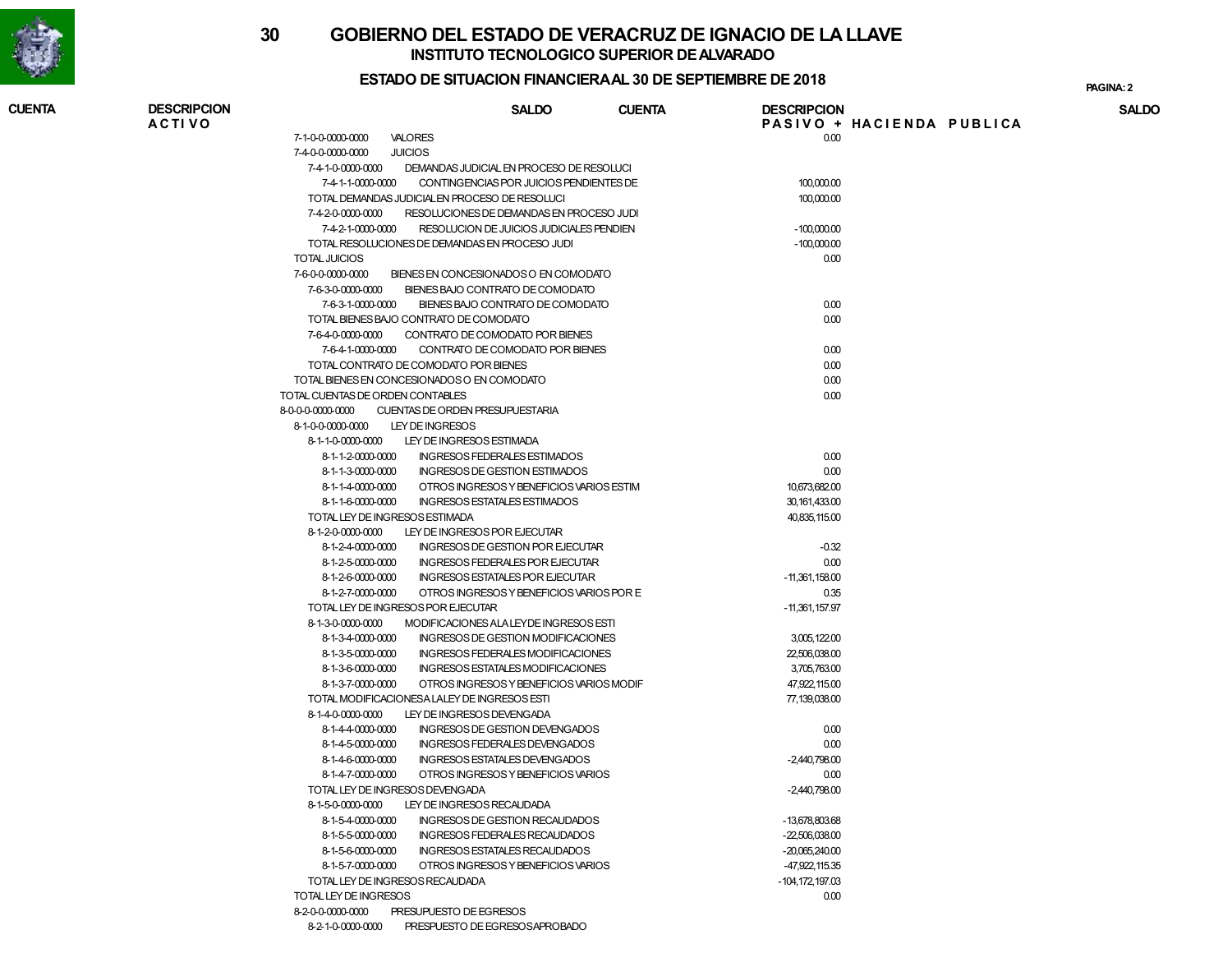

## ESTADO DE SITUACION FINANCIERA AL 30 DE SEPTIEMBRE DE 2018

PAGINA:

| CUENTA | <b>DESCRIPCION</b><br><b>ACTIVO</b> |                   | <b>SALDO</b>                                    | <b>CUENTA</b> | <b>DESCRIPCION</b> | PASIVO + HACIENDA PUBLICA | <b>SALDO</b> |
|--------|-------------------------------------|-------------------|-------------------------------------------------|---------------|--------------------|---------------------------|--------------|
|        |                                     | 8-2-1-1-0000-0000 | SERVICIOS PERSONALES                            |               | $-24, 129, 141.00$ |                           |              |
|        |                                     | 8-2-1-2-0000-0000 | MATERIALES Y SUMINISTROS                        |               | $-4.754.314.00$    |                           |              |
|        |                                     | 8-2-1-3-0000-0000 | <b>SERVICIOS GENERALES</b>                      |               | $-7, 111, 114.00$  |                           |              |
|        |                                     | 8-2-1-4-0000-0000 | TRANSFERENCIAS, ASIGNACIONES, SUBSIDIOS         |               | 0.00               |                           |              |
|        |                                     | 8-2-1-5-0000-0000 | BIENES MUEBLES, INMUEBLES E INTANGIBLES         |               | $-2,137,162.00$    |                           |              |
|        |                                     | 8-2-1-6-0000-0000 | <b>INVERSION PUBLICA</b>                        |               | $-2,703,384.00$    |                           |              |
|        |                                     |                   | TOTAL PRESPUESTO DE EGRESOSAPROBADO             |               | -40,835,115.00     |                           |              |
|        |                                     | 8-2-2-0-0000-0000 | PRESUPUESTO DE EGRESOS POR EJERCER              |               |                    |                           |              |
|        |                                     | 8-2-2-1-0000-0000 | SERVICIOS PERSONALES                            |               | 0.00               |                           |              |
|        |                                     | 8-2-2-2-0000-0000 | MATERIALES Y SUMINISTROS                        |               | 1,905,825.93       |                           |              |
|        |                                     | 8-2-2-3-0000-0000 | SERVICIOS GENERALES                             |               | 7,317,271.69       |                           |              |
|        |                                     | 8-2-2-4-0000-0000 | TRANSFERENCIAS, ASIGNACIONES, SUBSIDIOS         |               | 100.00             |                           |              |
|        |                                     | 8-2-2-5-0000-0000 | BIENES MUEBLES, INMUEBLES E INTANGIBLES         |               | 1,876,665.89       |                           |              |
|        |                                     | 8-2-2-6-0000-0000 | <b>INVERSION PUBLICA</b>                        |               | 176,893.00         |                           |              |
|        |                                     |                   | TOTAL PRESUPUESTO DE EGRESOS POR EJERCER        |               | 11,276,756.51      |                           |              |
|        |                                     | 8-2-3-0-0000-0000 | MODIFICACIONES AL PRESUPUESTO DE EGRESOS        |               |                    |                           |              |
|        |                                     | 8-2-3-1-0000-0000 | SERVICIOS PERSONALES                            |               | $-19,150,073.00$   |                           |              |
|        |                                     | 8-2-3-2-0000-0000 | MATERIALES Y SUMINISTROS                        |               | $-3,197,330.00$    |                           |              |
|        |                                     | 8-2-3-3-0000-0000 | SERVICIOS GENERALES                             |               | -56,638,071.00     |                           |              |
|        |                                     | 8-2-3-4-0000-0000 | TRANSFERENCIAS, ASIGNACIONES, SUBSIDIOS         |               | $-331,700.00$      |                           |              |
|        |                                     | 8-2-3-5-0000-0000 | BIENES MUEBLES, INMUEBLES E INTANGIBLES         |               | $-348,355.00$      |                           |              |
|        |                                     | 8-2-3-6-0000-0000 | <b>INVERSIÓN PÚBLICA</b>                        |               | 2.526.491.00       |                           |              |
|        |                                     |                   | TOTAL MODIFICACIONESAL PRESUPUESTO DE EGRESOS   |               | $-77,139,038.00$   |                           |              |
|        |                                     | 8-2-4-0-0000-0000 | PRESUPUESTO DE EGRESOS COMPROMETIDO             |               |                    |                           |              |
|        |                                     | 8-2-4-1-0000-0000 | SERVICIOS PERSONALES                            |               | 3, 107, 438.20     |                           |              |
|        |                                     | 8-2-4-2-0000-0000 | MATERIALES Y SUMINISTROS                        |               | 204,357.89         |                           |              |
|        |                                     | 8-2-4-3-0000-0000 | SERVICIOS GENERALES                             |               | 315,474.16         |                           |              |
|        |                                     | 8-2-4-4-0000-0000 | TRANSFERENCIAS, ASIGNACIONES, SUBSIDIOS         |               | 0.00               |                           |              |
|        |                                     | 8-2-4-5-0000-0000 | BIENES MUEBLES, INMUEBLES E INTANGIBLES         |               | 0.00               |                           |              |
|        |                                     | 8-2-4-6-0000-0000 | <b>INVERSIÓN PÚBLICA</b>                        |               | 0.00               |                           |              |
|        |                                     | 8-2-4-7-0000-0000 | INVERSIONES FINANCIERAS Y OTRAS PROVISIO        |               | 0.00               |                           |              |
|        |                                     |                   | TOTAL PRESUPUESTO DE EGRESOS COMPROMETIDO       |               | 3,627,270.25       |                           |              |
|        |                                     | 8-2-5-0-0000-0000 | PRESUPUESTO DE EGRESOS DEVENGADO                |               |                    |                           |              |
|        |                                     | 8-2-5-1-0000-0000 | SERVICIOS PERSONALES                            |               | 0.00               |                           |              |
|        |                                     | 8-2-5-2-0000-0000 | MATERIALES Y SUMINISTROS                        |               | 0.00               |                           |              |
|        |                                     | 8-2-5-3-0000-0000 | SERVICIOS GENERALES                             |               | 0.00               |                           |              |
|        |                                     | 8-2-5-4-0000-0000 | TRANSFERENCIAS, ASIGNACIONES, SUBSIDIOS         |               | 0.00               |                           |              |
|        |                                     | 8-2-5-5-0000-0000 | BIENES MUEBLES, INMUEBLES E INTANGIBLES         |               | 0.00               |                           |              |
|        |                                     | 8-2-5-6-0000-0000 | <b>INVERSIÓN PÚBLICA</b>                        |               | 0.00               |                           |              |
|        |                                     | 8-2-5-7-0000-0000 | <b>INVERSIONES FINANCIERAS Y OTRAS PROVISIO</b> |               | 0.00               |                           |              |
|        |                                     |                   | TOTAL PRESUPUESTO DE EGRESOS DEVENGADO          |               | 0.00               |                           |              |
|        |                                     | 8-2-6-0-0000-0000 | PRESUPUESTO DE EGRESOS EJERCIDO                 |               |                    |                           |              |
|        |                                     | 8-2-6-1-0000-0000 | SERVICIOS PERSONALES                            |               | 2,439,531.21       |                           |              |
|        |                                     | 8-2-6-2-0000-0000 | MATERIALES Y SUMINISTROS                        |               | 17,912.29          |                           |              |
|        |                                     | 8-2-6-3-0000-0000 | SERVICIOS GENERALES                             |               | 163,701.45         |                           |              |
|        |                                     | 8-2-6-4-0000-0000 | TRANSFERENCIAS, ASIGNACIONES, SUBSIDIOS         |               | 0.00               |                           |              |
|        |                                     | 8-2-6-5-0000-0000 | BIENES MUEBLES. INMUEBLES E INTANGIBLES         |               | 0.00               |                           |              |
|        |                                     | 8-2-6-6-0000-0000 | <b>INVERSIÓN PÚBLICA</b>                        |               | 0.00               |                           |              |
|        |                                     | 8-2-6-7-0000-0000 | <b>INVERSIONES FINANCIERAS Y OTRAS PROVISIO</b> |               | 0.00               |                           |              |
|        |                                     |                   | TOTAL PRESUPUESTO DE EGRESOS EJERCIDO           |               | 2,621,144.95       |                           |              |
|        |                                     | 8-2-7-0-0000-0000 | PRESUPUESTO DE EGRESOS PAGADO                   |               |                    |                           |              |
|        |                                     | 8-2-7-1-0000-0000 | SERVICIOS PERSONALES                            |               | 37,732,244.59      |                           |              |

8-2-7-2-0000-0000 MATERIALES Y SUMINISTROS 5,823,547.89